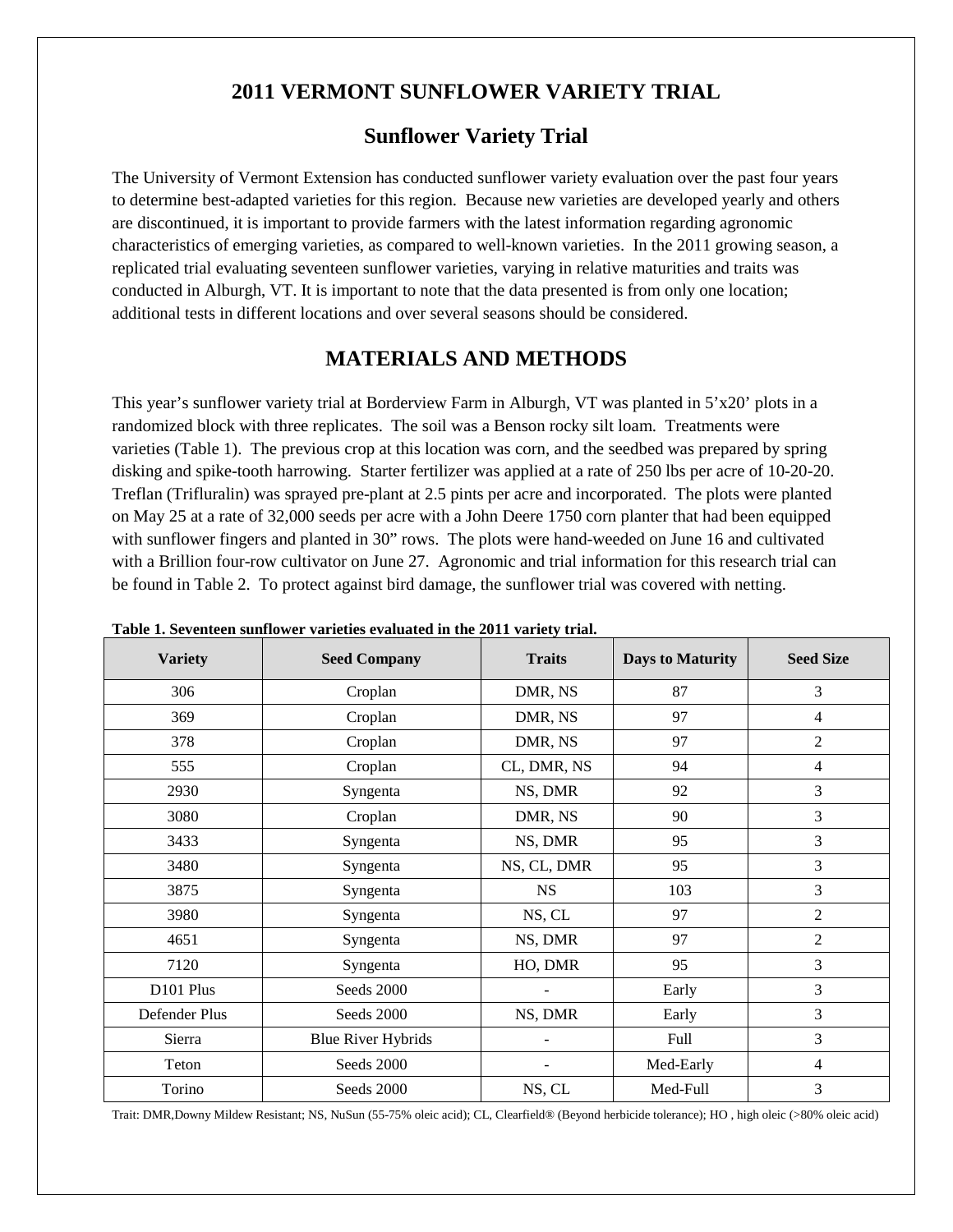| Location                  | Borderview Farm - Alburgh, VT                   |
|---------------------------|-------------------------------------------------|
| Soil type                 | Benson rocky silt loam                          |
| <b>Previous crop</b>      | Corn                                            |
| <b>Tillage operations</b> | Spring disk, harrow, spike-toothed harrow       |
| <b>Weed control</b>       | Trifluralin, pre-plant, 2.5 pints $\arccos 1$   |
| Plot size (ft.)           | 5 x 20                                          |
| <b>Replicates</b>         | 3                                               |
| <b>Seeding rate</b>       | 32,000 plants/acre                              |
| Row width (in.)           | 30                                              |
| <b>Planting date</b>      | 5/25/2011                                       |
| <b>Starter fertilizer</b> | 260 lbs acre <sup>-1</sup> 10-20-20             |
| <b>Weed control</b>       | Hand-weeded 6/16/2011, row cultivated 6/27/2011 |
| <b>Harvest date</b>       | 9/26/2011                                       |
| <b>Pressing date</b>      | 10/04/2011                                      |

**Table 2. Cultural practices for the 2011 sunflower variety trial.**

Seventeen sunflower varieties were evaluated for stand characteristics, seed yield, insect damage, and oil



**Figure 1.** *Sclerotinia* **head rot.** samples.

content. Plant stand characteristics such as population, height, head width, disease and lodging were measured just prior to harvest. Disease incidence was measured by scouting ten consecutive plants in each plot and documenting white mold at specific locations on the plant, including head, stalk, and base. White mold (*Sclerotinia sclerotiorum*), which can overwinter in the ground and spread quickly, especially in wet seasons, has proven to be a problem in the Northeast in the past. White mold in the form of head rot is shown in Figure 1.

Plots were harvested on September 26 with an Almaco SP50 plot combine with a 5' head and specialized sunflower pans made to efficiently collect sunflower heads. At harvest, test weight and seed moisture were determined for each plot, with a Berckes Test Weight Scale and a Dickey-John M20P moisture meter. After seeds were cleaned with a Clipper fanning mill to remove debris and plant material, seed samples from each plot were evaluated for insect damage. Banded sunflower moth larvae (Figure 2) damage the seed and create distinguishable exit holes in harvested seed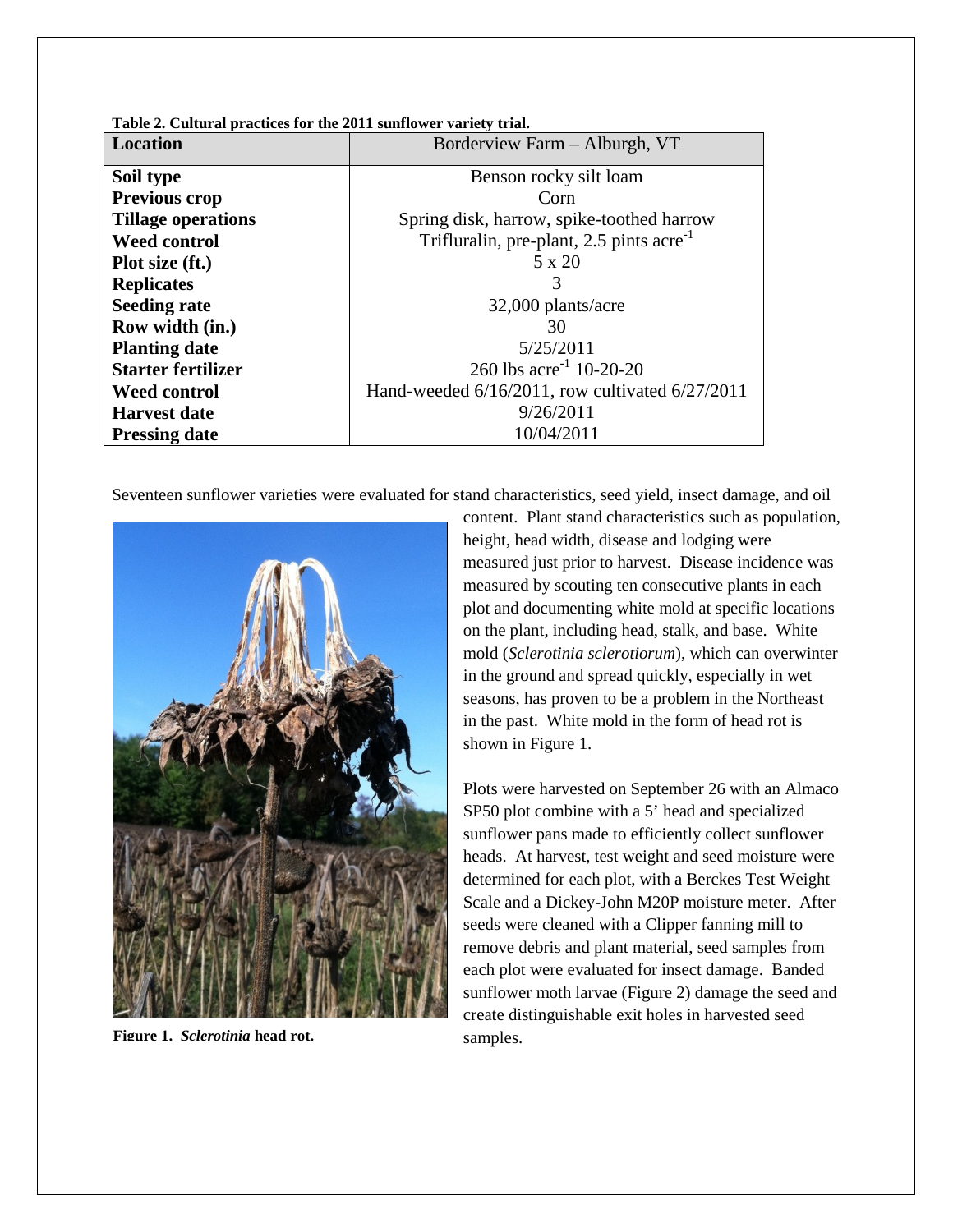Oil from each seed sample was extruded on October 4 with a Kern Kraft Oil Press KK40, and the oil quantity was measured. Oil content (percent) and oil yield (in lbs per acre and gallons per acre) was calculated.

Variations in yield and quality can occur because of variations in genetics, soil, weather, and other growing conditions. Statistical analysis makes it possible to determine whether a difference among treatments is real or whether it might have occurred due to other variations in the field. All data was analyzed using a mixed model analysis where replicates were considered random effects. At the bottom of each table a LSD value is presented for each variable (e.g. yield). Least Significant Differences (LSD's) at the 10% level

(0.10) of probability are shown. Where the difference between two treatments within a column is equal to or greater than the LSD value at the bottom of the column, you can be sure in 9 out of 10 chances that there is a real difference between the two values. Treatments that were not significantly lower in

performance than the highest value in a particular column are indicated with an asterisk. In the example at right, treatment A is significantly different from treatment C but not from treatment B. The difference between A and B is equal to 400, which is less than the LSD value of 500. This means that these treatments did not differ in yield. The difference between A and C is equal to 650, which is greater than the LSD value of 500. This means that the yields of these treatments were significantly different from one another.

### **RESULTS**

Using data from a weather station in close proximity to Borderview Farm in Alburgh, VT, weather data is summarized in Table 3. The 2011 growing season was wetter than normal, with very heavy precipitation in the spring and fall. However, the months of June and July were close to average in rainfall, and temperatures were near normal. There were an accumulated 3,886 Growing Degree Days (GDDs) at a base temperature of 44°F—543 more GDDs than the 30-year average.

**Table 3. Summarized weather data for 2011 – Alburgh, VT.**

| South Hero, VT (Alburgh)                       | May  | June | July    | August  | September | October |
|------------------------------------------------|------|------|---------|---------|-----------|---------|
| Average temperature ( ${}^{\circ}$ F) $_{\pm}$ | 58.7 | 67.1 | 74.4    | 70.4    | 63.8      | 51.5    |
| Departure from normal                          | 2.1  | 1.3  | 3.3     | 1.6     | 5.8       | 4.5     |
|                                                |      |      |         |         |           |         |
| Precipitation (inches) *                       | 8.67 | 3.52 | 3.68    | 10.23   | 5.56      | 2.68    |
| Departure from normal                          | 5.35 | 0.09 | $-0.29$ | 6.38    | 2.10      | 0.10    |
|                                                |      |      |         |         |           |         |
| Growing Degree Days (base 44°F)                | 454  | 716  | 942     | 749     | 591       | 434     |
| Departure from normal                          | 63.6 | 62.1 | 103.9   | $-26.3$ | 98.6      | 241.8   |

± Average temperature for August-October is taken from Burlington, VT. \* Precipitation for May-July is taken from Burlington, VT.

Based on National Weather Service data from cooperative observation stations in South Hero. Historical averages are for 30 years (1971-2000).

**Figure 2. Banded sunflower moth larvae.**

| <b>Variety</b> | Yield   |
|----------------|---------|
| A              | 1600*   |
| B              | $1200*$ |
| C              | 950     |
| LSD(0.10)      | 500     |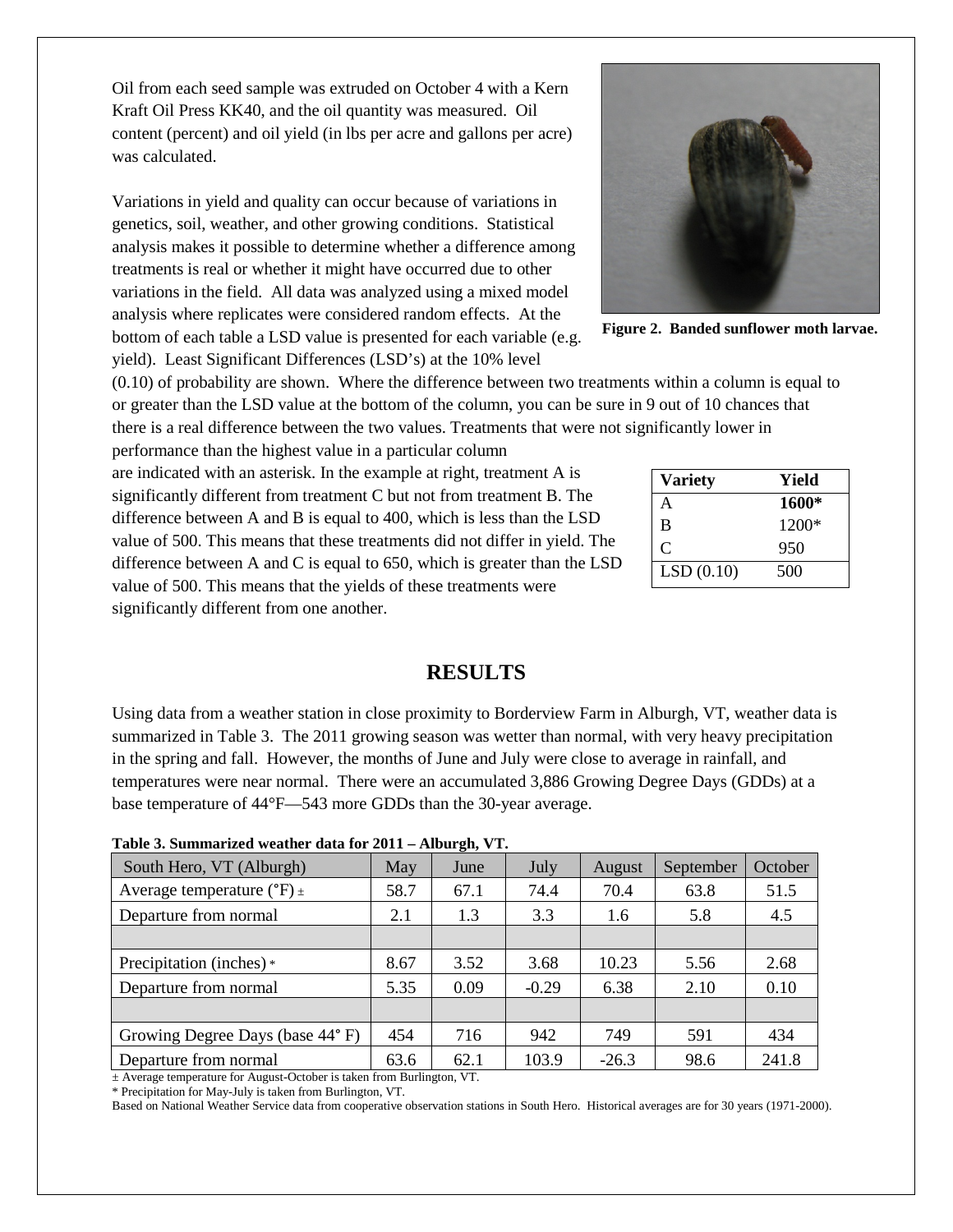Characteristics of each variety were evaluated prior to harvest (Table 4). The average population in 2011 was 18304 plants per acre, indicating an establishment rate of 57%. The highest population was 24103 plants per acre in the variety 369 (Croplan), though six other varieties were not significantly lower in population. Torino (Seeds 2000) was the tallest sunflower, with an average height of 58.6 inches (Figure 3). The varieties 369 (Croplan), 3980 (Syngenta), and 4651 (Syngenta) were not significantly shorter than Torino. Head width was not significantly different among varieties.

Lodging and disease susceptibility were compared by variety. Seven varieties had no lodging (Table 4). Interestingly, the variety with the most lodging also had the lowest seed and oil yields (Table 5). While rates of head rot and base rot were not statistically different among varieties, the varieties Sierra (Blue River Hybrids) and 3480 (Syngenta) were the least susceptible to stalk rot in this year's trial, each with a mean of 3.3% (Figure 4). Interestingly there does not seem to be any relationship between lodging and height and stalk rot.

| Variety           | Source            | Population            | Height  | Head<br>width | Lodging | White mold incidence |                       |               |
|-------------------|-------------------|-----------------------|---------|---------------|---------|----------------------|-----------------------|---------------|
|                   |                   | plants<br>$\arccos 1$ | in      | in            | $\%$    | Head<br>rot %        | <b>Stalk</b><br>rot % | Base<br>rot % |
| 306               | Croplan           | 17860                 | 48.9    | 5.7           | 0.00    | 33.3                 | 13.3                  | 6.7           |
| 369               | Croplan           | 24103*                | 55.0*   | 5.9           | 0.00    | 23.3                 | $10.0*$               | 0.0           |
| 378               | Croplan           | 18440                 | 51.4    | 6.3           | 23.3    | 26.7                 | 20.0                  | 0.0           |
| 555               | Croplan           | 22651*                | 51.4    | 5.6           | 10.0    | 20.0                 | $10.0*$               | 3.3           |
| 2930              | Syngenta          | 20909*                | 51.7    | 5.9           | 0.00    | 26.7                 | 23.3                  | 3.3           |
| 3080              | Croplan           | 19166*                | 48.7    | 5.2           | 3.30    | 23.3                 | 13.3                  | 0.0           |
| 3433              | Syngenta          | 19021*                | 49.0    | 5.4           | 13.3    | 36.7                 | $10.0*$               | 0.0           |
| 3480              | Syngenta          | 17714                 | 48.1    | 5.7           | 0.00    | 33.3                 | $3.3*$                | 0.0           |
| 3875              | Syngenta          | 13504                 | 52.1    | 6.1           | 50.0    | 60.0                 | $6.7*$                | 0.0           |
| 3980              | Syngenta          | 16988                 | $56.2*$ | 5.5           | 3.30    | 53.3                 | 16.7                  | 0.0           |
| 4651              | Syngenta          | 14084                 | 56.5*   | 6.4           | 10.0    | 20.0                 | 26.7                  | 3.3           |
| 7120              | Syngenta          | 16408                 | 48.0    | 5.9           | 0.00    | 36.7                 | $6.7*$                | 0.0           |
| D101 Plus         | Seeds 2000        | 18295                 | 48.1    | 6.6           | 0.00    | 43.3                 | 13.3                  | 3.3           |
| Defender Plus     | Seeds 2000        | 15246                 | 49.7    | 6.5           | 20.0    | 50.0                 | 13.3                  | 3.3           |
| Sierra            | <b>Blue River</b> | 13649                 | 52.9    | 5.4           | 53.3    | 63.3                 | $3.3*$                | 0.0           |
| Teton             | Seeds 2000        | 19602*                | 49.5    | 5.5           | 6.70    | 30.0                 | 20.0                  | 10.0          |
| Torino            | Seeds 2000        | 23522*                | 58.6*   | 5.1           | 0.00    | 36.7                 | 13.3                  | 0.0           |
| LSD(0.10)         |                   | 5176                  | 4.1     | $_{\rm NS}$   | 21.0    | <b>NS</b>            | 8.8                   | <b>NS</b>     |
| <b>Trial Mean</b> |                   | 18304                 | 51.5    | 5.8           | 11.4    | 36.3                 | 13.1                  | 2.0           |

#### **Table 4. Agronomic characteristics of seventeen sunflower varieties.**

Treatments indicated in bold had the top observed performance.

Treatments indicated with an asterisk did not perform significantly lower than the top-performing treatment in a particular column.

NS – No significant difference was determined between treatments.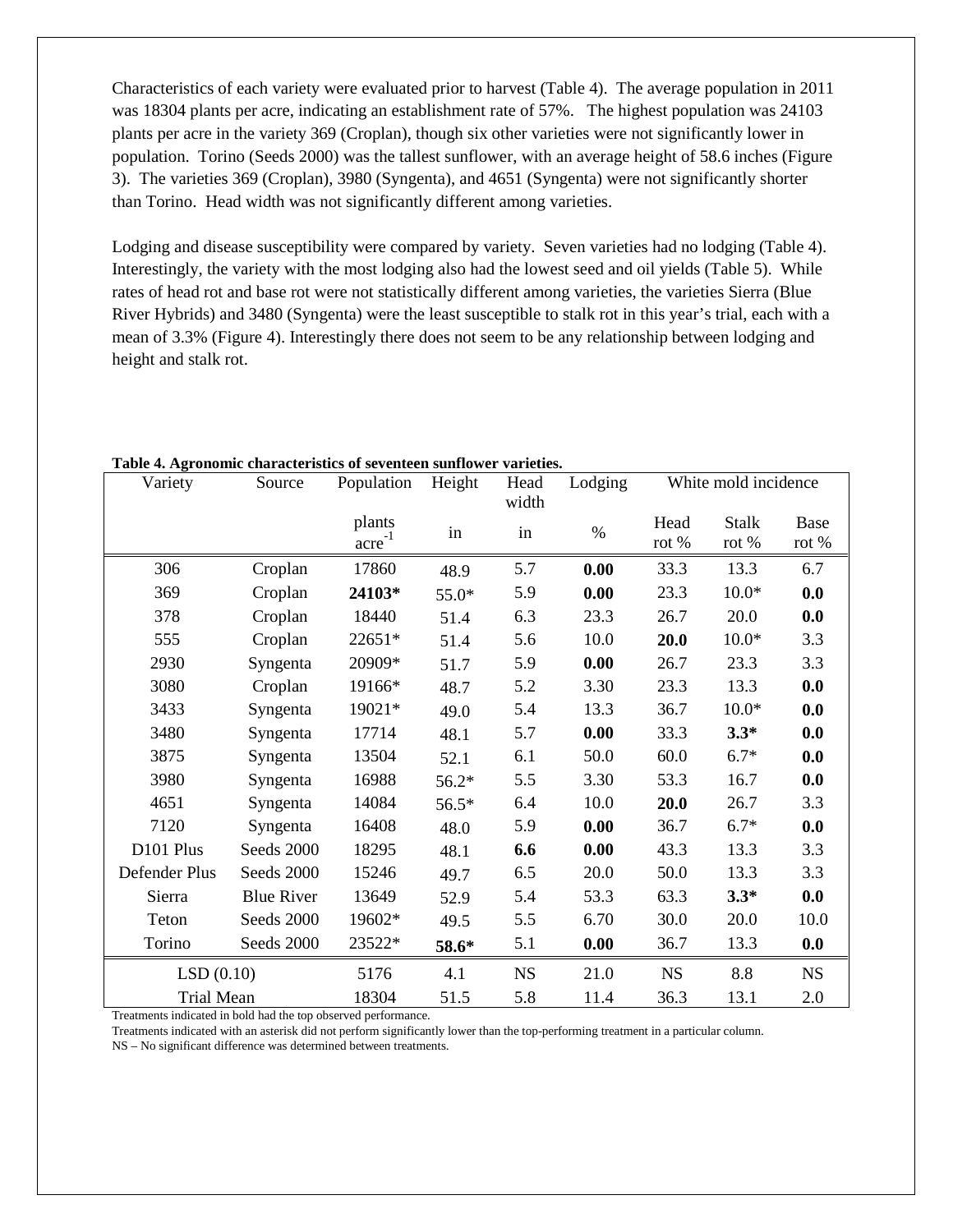

**Figure 3. Height comparison of sunflower varieties, measured on the day of harvest. Varieties with the same letter did not differ statistically in yield (p=0.10).**



**Figure 4. The effect of variety on lodging and stalk rot due to white mold. Varieties with the same letter did not differ statistically (p=0.10, compare capital letters for lodging and lower-case letters for stalk rot incidence).**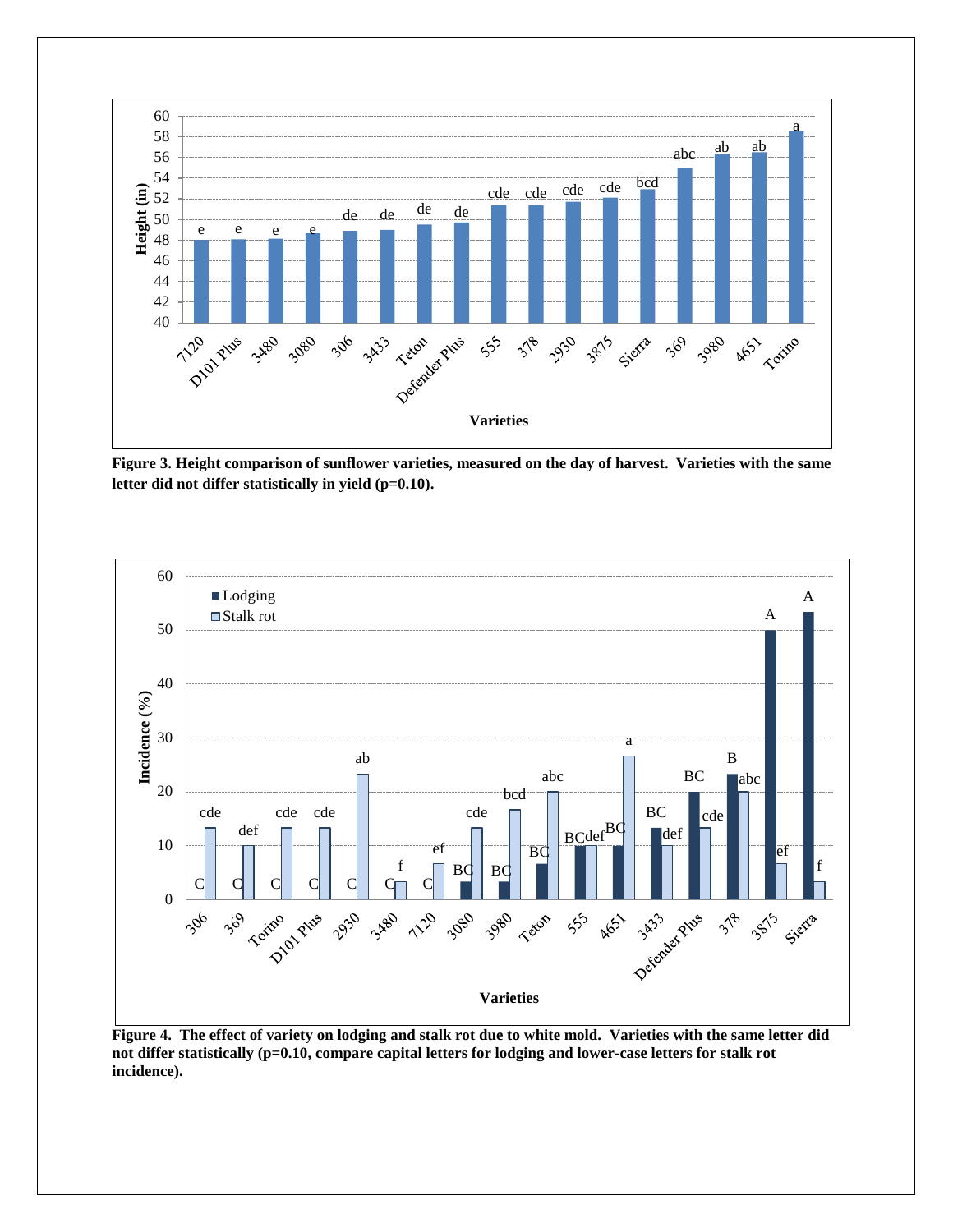| Variety           | Table 5. Halvest data for seventeen sumfower varieties.<br>Source | Moisture   | Seed                | Test                    | Insect    | Moisture  | Oil       |                                  | Oil yield                  |  |
|-------------------|-------------------------------------------------------------------|------------|---------------------|-------------------------|-----------|-----------|-----------|----------------------------------|----------------------------|--|
|                   |                                                                   | at harvest | yield               | weight                  | damage    | at        | content   |                                  |                            |  |
|                   |                                                                   |            | <b>lbs</b>          |                         | to seed   | pressing  |           | <b>lbs</b>                       |                            |  |
|                   |                                                                   | $\%$       | $\sum_{ }^{\infty}$ | lbs<br>$\mbox{bu}^{-1}$ | $\%$      | $\%$      | $\%$      | $\stackrel{\text{acre}^{-1}}{=}$ | gal<br>$\sum_{ }^{\infty}$ |  |
|                   |                                                                   |            |                     |                         |           |           |           |                                  |                            |  |
| 306               | Croplan                                                           | 14.6       | 1169*               | 25.7                    | 7.3       | 7.6       | 30.8      | $367*$                           | 48.2*                      |  |
| 369               | Croplan                                                           | 11.8       | 967                 | 25.0                    | 9.7       | 7.5       | 26.6      | 272                              | 35.6                       |  |
| 378               | Croplan                                                           | 12.5       | 1447*               | $27.0*$                 | 10.0      | 6.9       | 32.0      | 455*                             | 59.5*                      |  |
| 555               | Croplan                                                           | 10.3       | 1500*               | $26.3*$                 | 6.3       | 7.8       | 31.3      | 467*                             | $61.2*$                    |  |
| 2930              | Syngenta                                                          | 14.0       | 1110                | $26.3*$                 | 7.3       | 9.5       | 24.8      | 242                              | 31.7                       |  |
| 3080              | Croplan                                                           | 11.7       | 629                 | 26.0                    | 4.3       | 8.0       | 26.9      | 171                              | 22.3                       |  |
| 3433              | Syngenta                                                          | 14.5       | 1262*               | $28.0*$                 | 7.7       | 7.6       | 27.4      | 347*                             | 45.4*                      |  |
| 3480              | Syngenta                                                          | 16.3       | 821                 | 25.3                    | 5.3       | 7.9       | 31.6      | 284                              | 37.2                       |  |
| 3875              | Syngenta                                                          | 14.4       | 1141*               | 25.7                    | 3.7       | 6.4       | 31.6      | 358*                             | 46.9*                      |  |
| 3980              | Syngenta                                                          | 12.3       | 924                 | 23.0                    | 6.7       | 5.3       | 29.8      | 274                              | 35.9                       |  |
| 4651              | Syngenta                                                          | 15.6       | 1326*               | 26.0                    | 6.3       | 6.7       | 24.5      | 297                              | 38.9                       |  |
| 7120              | Syngenta                                                          | 14.8       | 1186*               | 25.3                    | 9.3       | 7.7       | 30.6      | 382*                             | $50.1*$                    |  |
| D101 Plus         | Seeds 2000                                                        | 11.4       | $1271*$             | $26.7*$                 | 6.3       | 7.7       | 28.4      | 368*                             | 48.2*                      |  |
| Defender<br>Plus  | Seeds 2000                                                        | 14.6       | 1419*               | $26.3*$                 | 3.3       | 7.1       | 28.0      | 399*                             | $52.3*$                    |  |
| Sierra            | <b>Blue River</b>                                                 | 14.1       | 308                 | 24.7                    | 7.7       | 7.6       | 29.2      | 85                               | 11.2                       |  |
| Teton             | Seeds 2000                                                        | 15.2       | 1129*               | 25.7                    | 7.3       | 7.3       | 31.6      | 370*                             | 48.4*                      |  |
| Torino            | Seeds 2000                                                        | 13.0       | 1694*               | $27.0*$                 | 8.7       | 5.6       | 31.8      | 541*                             | 70.9*                      |  |
| LSD(0.10)         |                                                                   | <b>NS</b>  | 569                 | 1.7                     | <b>NS</b> | <b>NS</b> | <b>NS</b> | 200                              | 26.2                       |  |
| <b>Trial Mean</b> |                                                                   | 13.6       | 1135                | 25.9                    | 6.9       | 7.3       | 29.2      | 334                              | 43.8                       |  |

**Table 5. Harvest data for seventeen sunflower varieties.**

Treatments indicated in bold had the top observed performance.

\* Treatments indicated with an asterisk did not perform significantly lower than the top-performing treatment in a particular column.

NS – No significance was determined between treatments.

Average moisture level at harvest was 13.6%. Average test weight, which is a measure of the seed fill (or density) and amount of plant debris and other trash material in the yield, was 25.9 lbs per bushel. Seed yields were low compared to past harvests, but were significantly affected by varietal differences. The average seed yield was 1135 lbs per acre. Torino yielded the highest, with 1694 lbs per acre. Varieties that did not have a significantly lower seed yield than Torino were 555 (Croplan), 378 (Croplan), Defender Plus (Seeds 2000), 4651 (Syngenta), D101 Plus (Seeds 2000), 3433 (Syngenta), 7120 (Syngenta), 306 (Croplan), 3875 (Syngenta), and Teton (Seeds 2000). Insect damage to seeds was evaluated after cleaning each sample; no significant difference was found between varieties. While there was no significant difference in oil content by variety, there was a significant difference in oil yields (Table 5). Torino had a calculated oil yield of 70.9 gallons per acre. Varieties that did not have a significantly lower oil yield than Torino were 555, 378, Defender Plus, 7120, Teton, D101, 306, 3875, and 3433.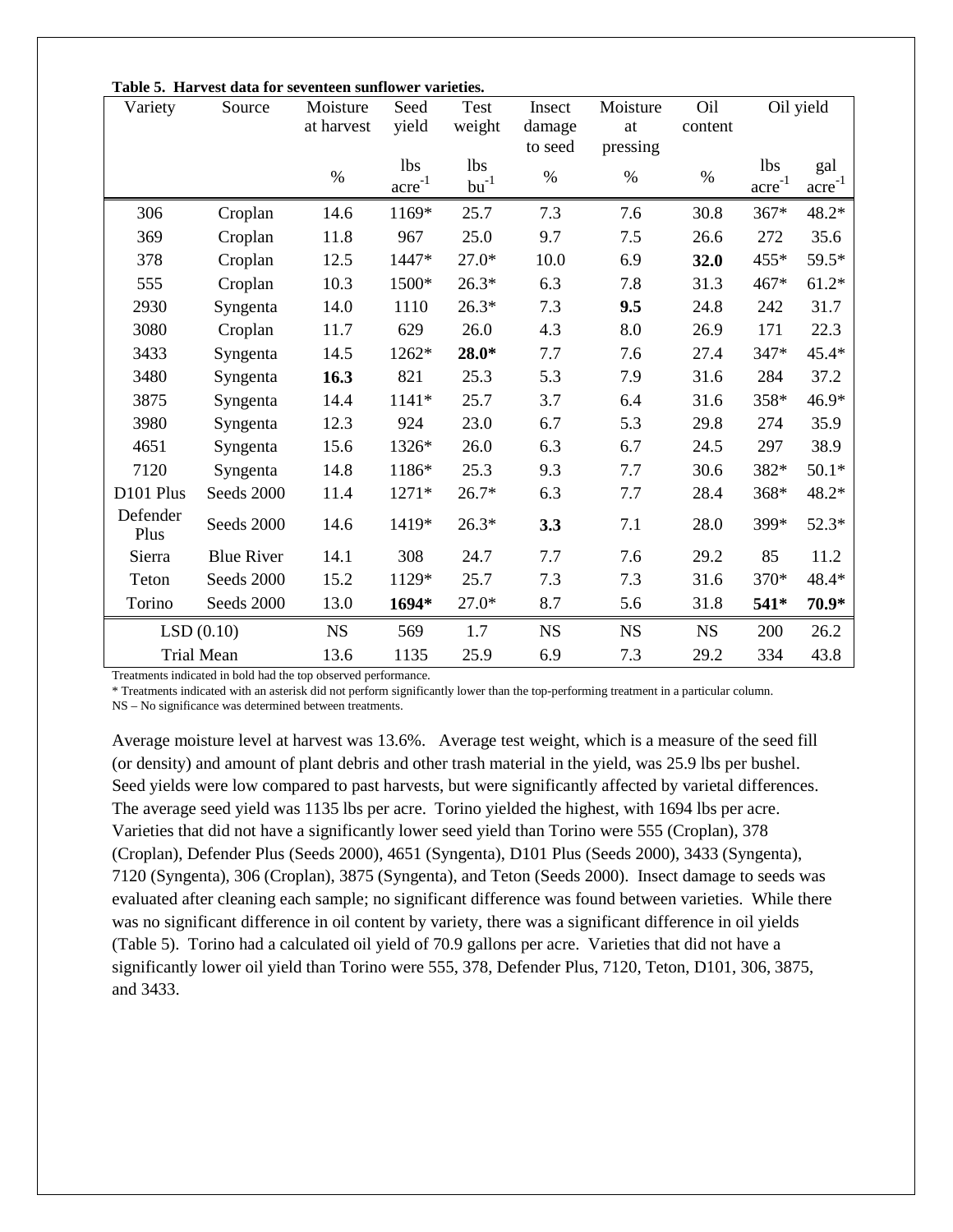

**Figure 5. Seed and oil yields for seventeen sunflower varieties. Varieties with the same letter did not differ statistically (p=0.10, compare capital letters for seed yield and lower-case letters for oil yield).**

## **DISCUSSION**

The average sunflower establishment rate was 57%, perhaps due to early season conditions. A wet and cool spring may have contributed to poor seed germination and stand establishment. In addition, the trial was planted into wet soils and resulted in compaction. The compacted soils may have also reduced emergence of seedlings. The average population was 18,304 plants per acre, was approximately 14,000 plants lower than the seeded population of 32,000 seeds per acre. Low establishment rates can partially account for the lower yields.

The drastically increased precipitation this year may account for the high rate of both lodging and white mold in the sunflowers. White mold thrives in wet conditions and is easily transferred through plant contact. Because stalk rot and lodging rates were not necessarily linked, it is possible that lodging occurred because of wet soil conditions or the high winds that occurred in late August during Tropical Storm Irene.

Overall trial yields were approximately 500 pounds per acre below the state average. Lower yields were mostly likely due to poor stands and severe lodging in some cases. Oil content was also below average in 2011. Low oil content could be a result of insect damage or other environmental factors. It is important to note here that a higher seed yield is not necessarily correlated with a higher oil yield due to varying oil